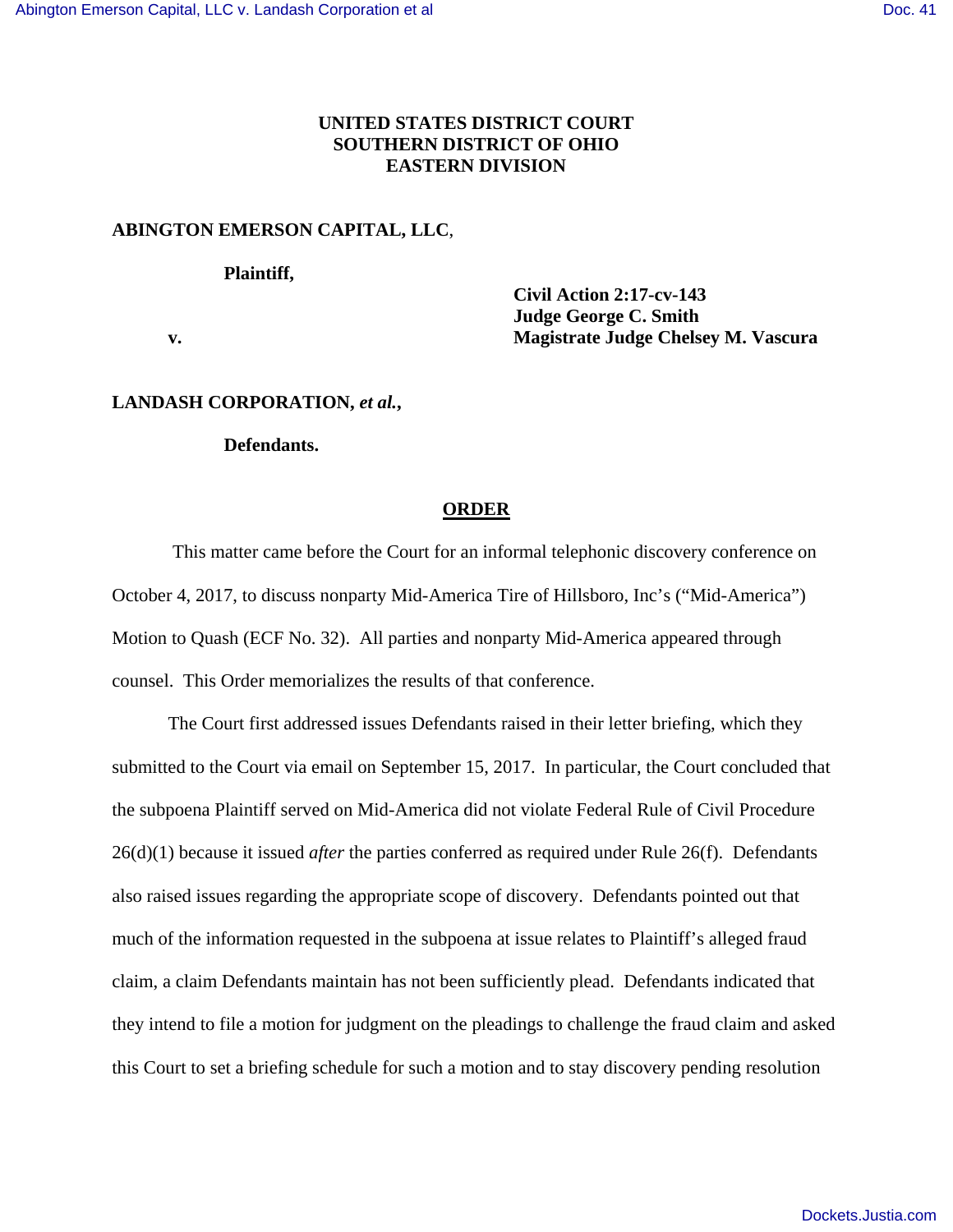of the forthcoming motion. The Court advised Defendants that they were free to file a motion for judgment on the pleadings without obtaining leave of court and that the default briefing schedule set forth in Local Civil Rule  $7.2(a)(1)$  would apply to any such motion. The Court ruled that, at this juncture, Defendants' request for a stay on the basis that they intend to file a motion for judgment on the pleadings that they contend will be meritorious is denied. The Court stated that Defendants are free to renew their request for a stay via a motion filed contemporaneously with or subsequent to any forthcoming motion for judgment on the pleadings. Plaintiff represented that it may seek leave to file a Second Amended Complaint to add more detailed allegations in response to any forthcoming motion for judgment on the pleadings. The Court advised that any such a request would likely be granted and that Defendants could, of course, file a motion to dismiss or renew any motion for judgment on the pleadings to challenge the sufficiency of Plaintiff's allegations in any amended complaint.

 Discussion then turned to nonparty Mid-America's challenges to Plaintiff's subpoena. Without waiving its right to withhold documents subject to the attorney-client privilege, Mid-America agreed to produce documents responsive to Document Request Numbers 3, 4, 5, 6, 13, and 14 **WITHIN THIRTY DAYS**. Mid-America will tender a privilege log for any documents it withholds on the basis of privilege. With respect to Document Request Number 2, Plaintiff will identify the entities it maintains fall within the scope of its request. For the remaining requests, Mid-America does not object to producing documents that relate specifically to the transaction that is the subject of this litigation. Mid-America maintains that the subpoena as drafted requests numerous categories of documents outside the scope of this litigation and that compliance would impose an undue burden. Mid-America acknowledged, however, that it had not yet performed preliminary searches and that it consequently could not, at this juncture,

2